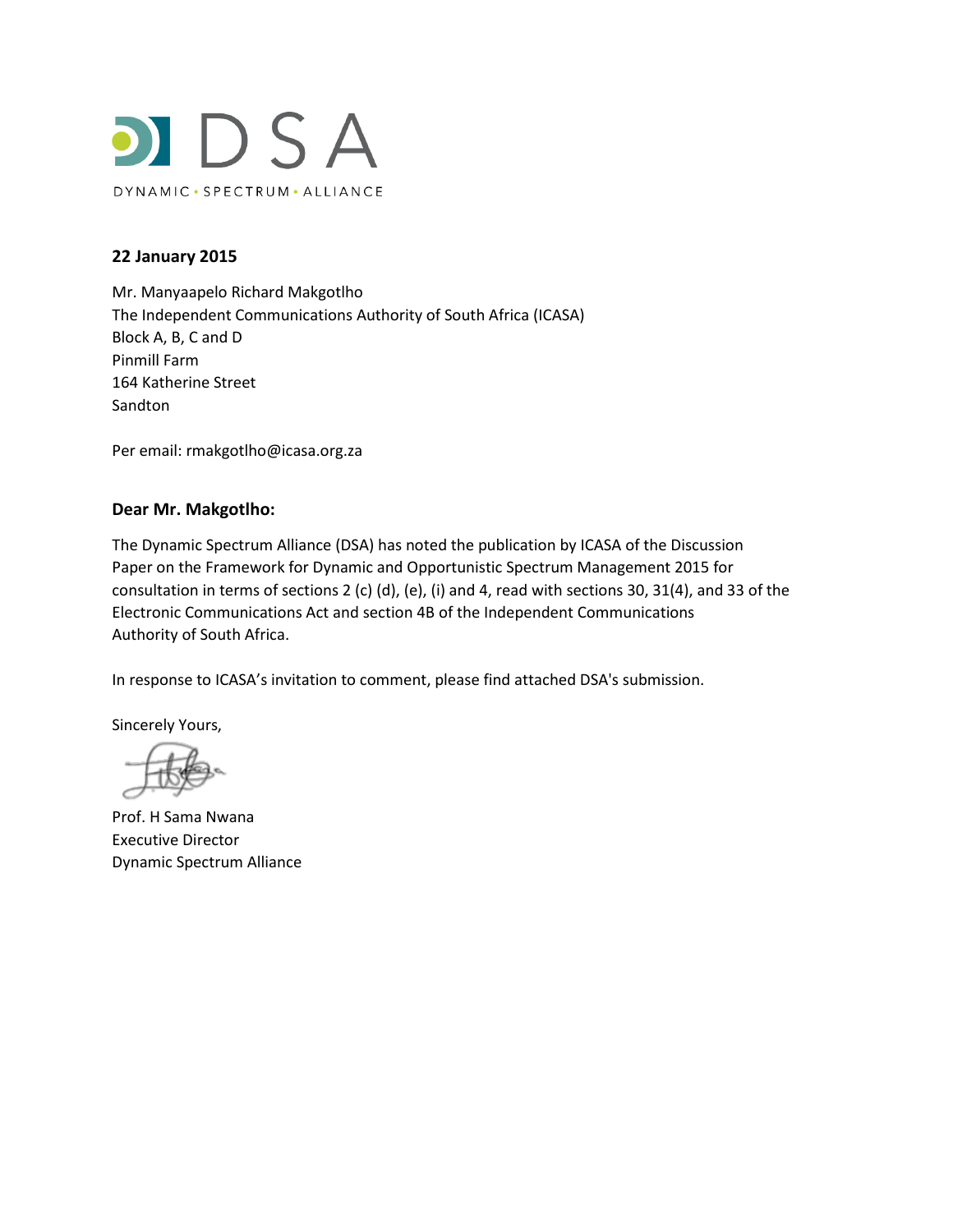

# **ICASA Consultation: Discussion Paper on the Framework for Dynamic and Opportunistic Spectrum Management 2015**

# **Comments of Dynamic Spectrum Alliance**

The Dynamic Spectrum Alliance (DSA) supports ICASA's recent proposal to allow wireless devices to use vacant channels in the television broadcast bands.<sup>1</sup> In order to maximize use of those bands, ICASA's rules for this spectrum should (1) authorize licenseexempt use of vacant channels, also known as television white spaces or TVWS; (2) establish technical rules that enable a wide variety of uses, including last-mile access, improved Wi-Fi connectivity, and machine-to-machine communications, while protecting incumbent users; and (3) move forward without delay.

# **1. ICASA should authorize use of vacant channels in the broadcast bands on a license-exempt, managed access basis.**

In its Discussion Paper, ICASA recognizes that allowing dynamic access to the broadcast bands would make "significant amounts of otherwise underutilized spectrum available for broadband use.<sup>"2</sup> The DSA agrees. The propagation characteristics of spectrum under 1 GHz make it ideal for deploying wireless broadband and other innovative applications, and technology now allows wireless devices to operate without causing harmful interference to incumbent services. Establishing a license-exempt, managed access framework for use of this spectrum will foster economic growth, complement licensed uses, and enable innovation.

The spectrum in the UHF bands is both underused and well-suited for delivering wireless broadband. As set forth in the Discussion Paper, there are only 189 digital terrestrial television (DTT) broadcast locations in South Africa, and the UHF bands contain "an unusually large amount of 'white space.'"<sup>3</sup> Moreover, the bands' propagation characteristics "enabl[e] signals to travel further and penetrate walls and irregular terrain," making them "uniquely well-suited for non-line-of-sight broadband communication."<sup>4</sup> In addition to wireless broadband, the spectrum can also be used for a variety of other applications, including machine-to-machine or Internet of

<sup>1</sup> ICASA, Discussion Paper on the Framework for Dynamic and Opportunistic Spectrum Management 2015, Government Gazette, General Notice No. 1001 (2015) (Discussion Paper).  $^{2}$  *ld.* at 6.

 $3$  *Id.* at 7.

<sup>4</sup> Id. at 33-34.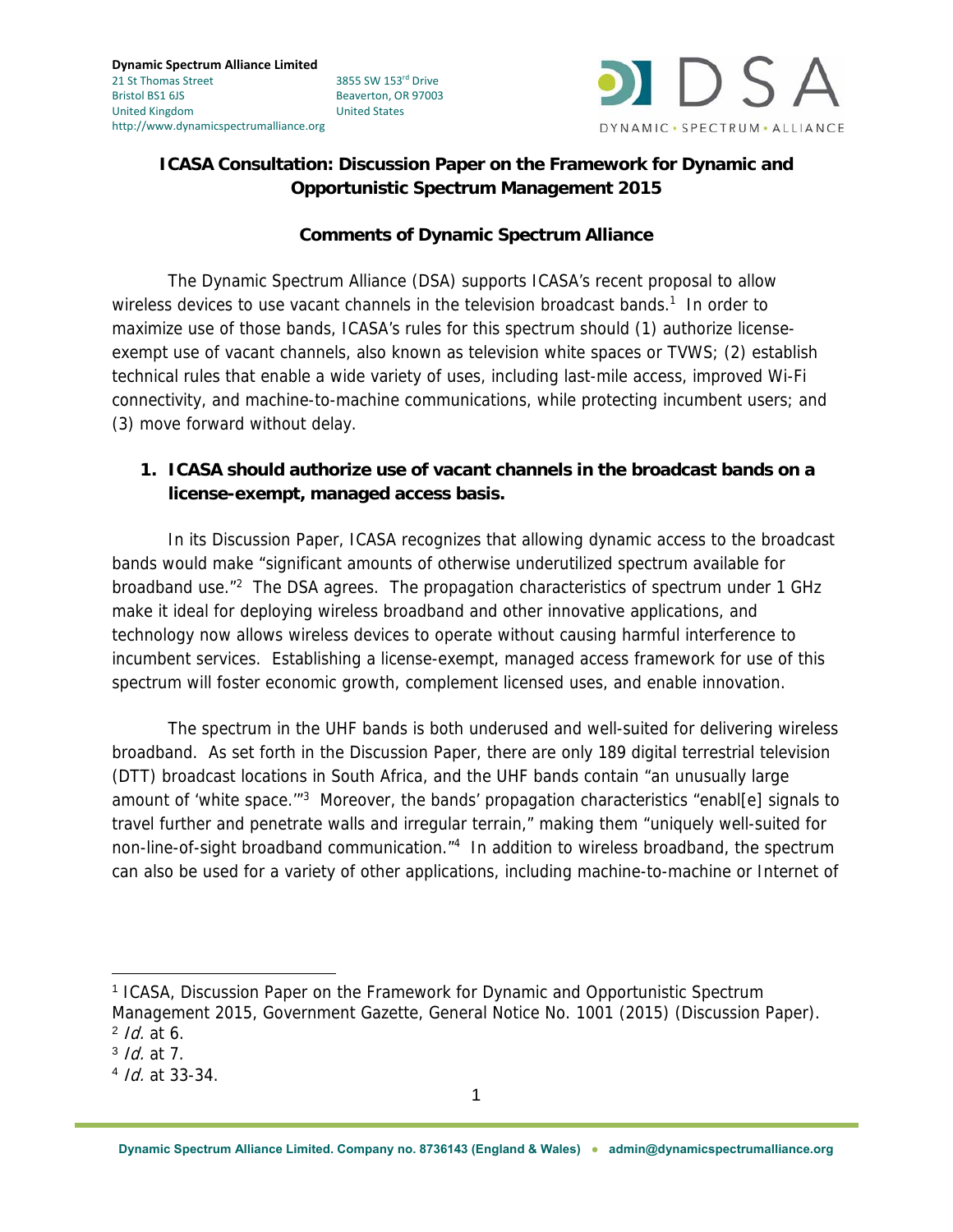

Things communications, in-building media distribution, and government, public safety, educational, and healthcare applications.<sup>5</sup>

Equally importantly, technological developments now allow new products and services to make use of this valuable spectrum while protecting incumbent users. For example, devices can rely on databases to provide a list of available channels based on a device's location. In such situations, databases calculate channel availability based on information regarding protected operations (e.g., location, frequency, and transmitter power) as well as characteristics of the wireless device itself (e.g., location, transmit power capabilities, and out-of-band emissions characteristics). Within South Africa, demonstrations of TVWS technology in Cape Town and in Limpopo province have delivered high-speed broadband to end users, and no incidents of harmful interference have been reported.<sup>6</sup>

In order to maximize the benefits of access to underused spectrum in the TV bands, ICASA should pursue a license-exempt, managed access approach to authorization. As recognized by ICASA, "licence-exempt wireless technologies currently contribute significantly to the economy by expanding network reach and improving network management."<sup>7</sup> According to Richard Thanki at the University of Southampton, licence-exempt Wi-Fi offload alone is predicted to generate \$250 billion in economic value globally over the years 2012 through 2016.<sup>8</sup> A recent paper by Thanki calculates that making TVWS spectrum available for use on a license-exempt basis could generate over \$100 billion in value to the South African economy over the next ten years by making broadband more affordable, increasing adoption of broadband connectivity, and driving economic growth from increased use of the Internet.<sup>9</sup>

Moreover, a licence-exempt approach will complement licensed networks and foster innovation. A balance of licensed spectrum, which has enabled traditional macrocell mobile networks, and licence-exempt spectrum, which has been used by low-power technologies such as Wi-Fi, cordless phones, and baby monitors, has fueled the wireless connectivity revolution. While access to licensed spectrum provides large operators a level of certainty need to deploy capital-intensive networks, licence-exempt access can accelerate innovation, because

<sup>5</sup> Many of these use cases have been demonstrated in trials and commercial deployments throughout the globe. For additional details, see Worldwide Commercial Deployments, Pilots, and Trials, http://www.dynamicspectrumalliance.org/pilots/ (last visited Nov. 18, 2015). See also Discussion Paper at 33-34.

<sup>&</sup>lt;sup>6</sup> See id.; Discussion Paper at 19; The Cape Town TV White Spaces Trial,

http://www.tenet.ac.za/tvws (last visited Nov. 18, 2015). The role of databases in interference protection is discussed in further detail in section 2, infra.

<sup>7</sup> Discussion Paper at 33.

<sup>&</sup>lt;sup>8</sup> Richard Thanki, *The Role of TV White Space Technology in Achieving Universal Broadband* Connectivity in South Africa 16 (Nov. 2015), available at

https://lastingparties.wordpress.com/2015/12/11/tv-white-spaces-in-south-africa/. <sup>9</sup> *Id.* at 47.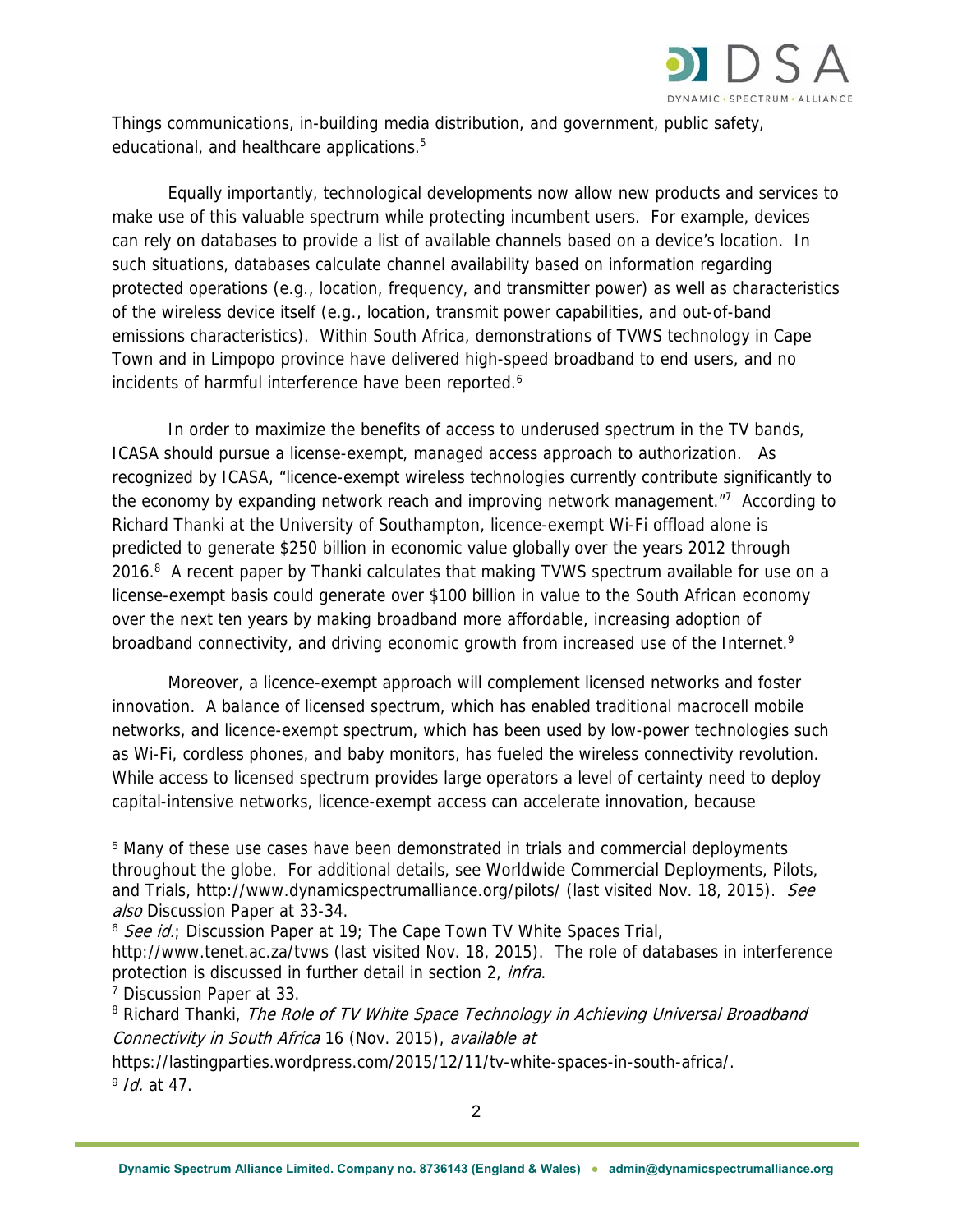

entrepreneurs can introduce products and services rapidly, without going through a timeconsuming licensing process. In the future, demand for machine-to-machine applications, as well as for broadband connectivity, will drive demand for license-exempt access to lowfrequency spectrum.10 By making more license-exempt spectrum available below 1 GHz, ICASA can create another important tool to improve connectivity, and drive economic growth throughout the country.11

Finally, a license-exempt, managed access approach is consistent with approaches taken in other jurisdictions that have adopted rules for the use of TVWS. Canada, Singapore, the United Kingdom, and the United States have all adopted rules for the licence-exempt use of the broadcast bands, and all rely on databases to protect higher priority users from harmful interference.<sup>12</sup>

# **2. ICASA's technical rules for the use of TVWS should maximize meaningful opportunities for use while protecting incumbents.**

In elaborating its framework for the use of TVWS, ICASA should adopt rules that protect incumbents while maximizing opportunities for secondary use by wireless devices. If ICASA establishes a licence-exempt managed access framework, as proposed above, it "can allow considerably more flexibility when developing technical rules applicable to TVWS devices, as compared to unmanaged services.<sup>"13</sup> Below, the DSA makes several specific recommendations

<sup>12</sup> See Unlicensed Operation in the TV Broadcast Bands, ET Docket No. 04-186; Additional Spectrum for Unlicensed Devices Below 900 MHz and in the 3 GHz Band, ET Docket No. 02-380, Second Memorandum Opinion and Order, 25 FCC Rcd 18661 (2010); Industry Canada, Framework for the Use of Certain Non-Broadcasting Applications in the Television Broadcasting Bands Below 698 MHz (2012), available at http://www.ic.gc.ca/eic/site/smt-

 <sup>10</sup> According to Yochai Benkler at Harvard's Berkman Center for Internet and Society, companies have invested significantly or even primarily in licence-exempt technologies across a variety of sectors, including wireless healthcare, smart grid communications, inventory management, access control, mobile payments, and fleet management. See Yochai Benkler, Open Wireless vs. Licensed Spectrum: Evidence from Market Adoption 1, 4 (Working Paper), available at http://www.benkler.org/Open\_Wireless\_V\_Licensed\_Spectrum\_Market\_Adoption\_current.pdf. <sup>11</sup> See generally Thanki, supra note 8.

gst.nsf/eng/sf10493.html; Press Release, Industry Canada, Enhancing Wi-Fi Services in Rural Communities (Feb. 15, 2015), available at http://news.gc.ca/web/article-en.do?nid=928659; Infocomm Development Authority of Singapore, Regulatory Framework For TV White Space Operations In The VHF/UHF Bands (2014), available at

http://www.ida.gov.sg/~/media/Files/PCDG/Consultations/20130617\_whitespace/ExplanatoryM emo.pdf; Ofcom, Implementing TV White Spaces (2015), available at

http://stakeholders.ofcom.org.uk/binaries/consultations/white-space-

coexistence/statement/tvws-statement.pdf.

<sup>13</sup> Discussion Paper at 35.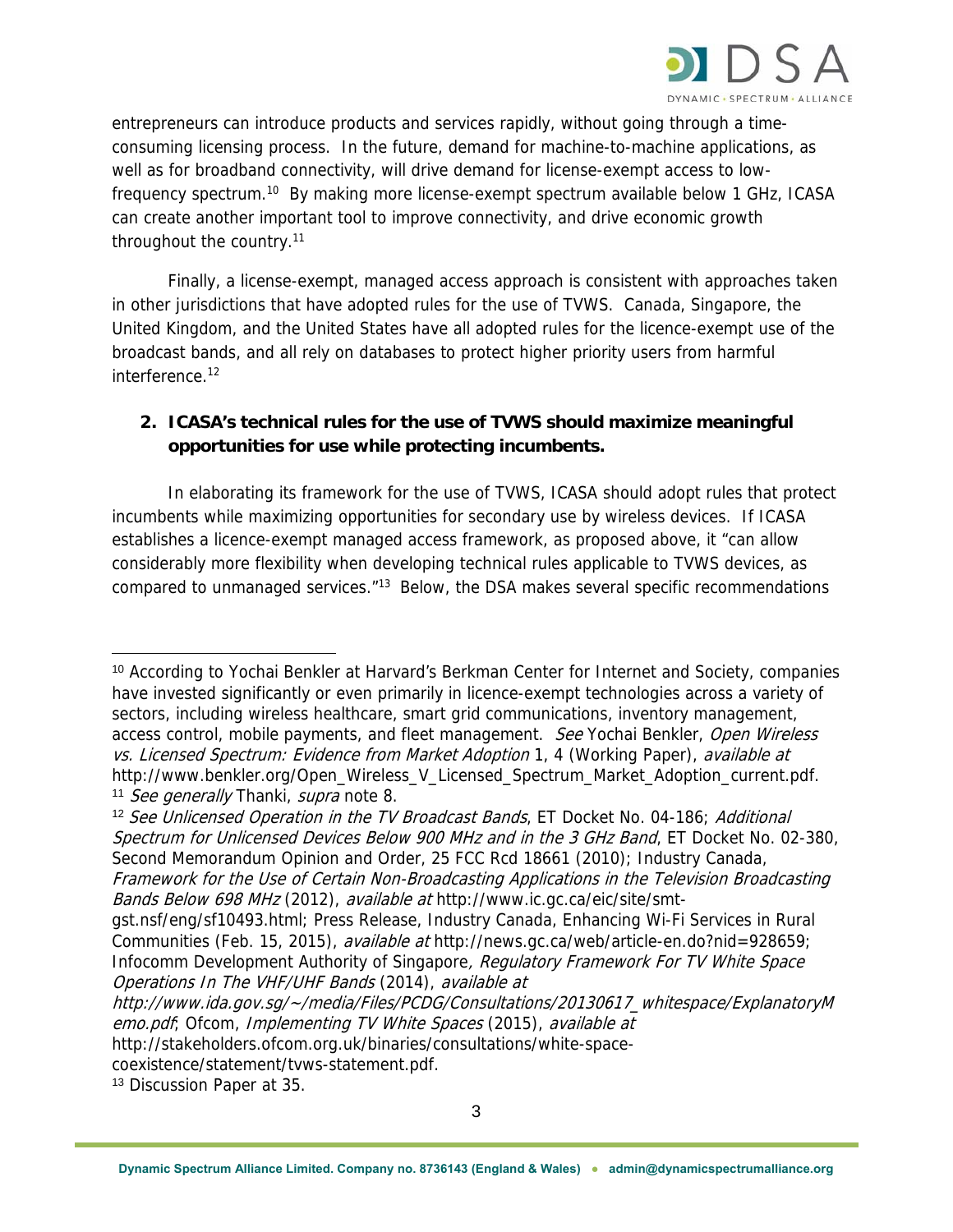

regarding elements of the rules. The DSA also attaches its model regulations for the use of TVWS—which track the recommendations set forth below—as an Appendix to this submission.14

**ICASA should permit the use of either databases or sensing to protect incumbent users.** In addition to providing devices a list of available channels for use, databases offer two advantages in ensuring protection against harmful interference. First, the database allows operating parameters to be changed—for example, to accommodate changes in incumbent operations—without upgrading devices in the field. Second, because devices report their location to the database, "[n]on-functioning or interference-causing devices [can be] quickly be located and isolated, allowing speedy resolution of interference complaints.<sup>"15</sup> Both of these features make databases an attractive option for managing access to TVWS spectrum.

In refining its framework, ICASA should clarify its proposal to define two types of geolocation databases.16 Absent further clarification, the DSA suggests that ICASA should establish one set of baseline requirements for all databases and allow database providers to innovate in provisioning value-added services, rather than establishing two classes of databases.

In addition to allowing database-enabled access to TVWS, ICASA should permit the use of sensing as an additional method of interference protection, both used alone and as an enhancement to database-enabled sharing.<sup>17</sup> Although sensing has not been widely used in the TV bands, some companies are exploring stand-alone sensing solutions.18 Others have expressed an interest in using sensing combined with databases to expand spectrum availability in the broadcast bands<sup>19</sup> because, as ICASA notes in its Discussion Paper, "spectrum sensing techniques can be used to enhance the accuracy in the detection of incumbent services performed by spectrum databases."20

**The DSA agrees that ICASA should allow commercial entities to offer database services.** As ICASA has recognized, **"**[c]ompetition among databases will encourage innovation and improvement in this sector, helping to develop the expertise and

-

<sup>20</sup> Discussion Paper at 35.

<sup>&</sup>lt;sup>14</sup> See Appendix A.

<sup>15</sup>  $Id.$ 

<sup>&</sup>lt;sup>16</sup> *Id.* at 13 (defining "reference geolocation white space database" and "secondary geolocation white space database").

<sup>&</sup>lt;sup>17</sup> See, e.g., 47 C.F.R. § 15.717 (authorizing the use of devices that rely on sensing for interference protection).

<sup>&</sup>lt;sup>18</sup> See, e.g., SHARED SPECTRUM COMPANY, http://www.sharedspectrum.com/ (last visited Apr. 19, 2015).

<sup>&</sup>lt;sup>19</sup> Letter from Paul Margie, Counsel to Google Inc., to Marlene H. Dortch, Secretary, FCC, GN Docket 12-268, Sept. 17, 2014, at 1.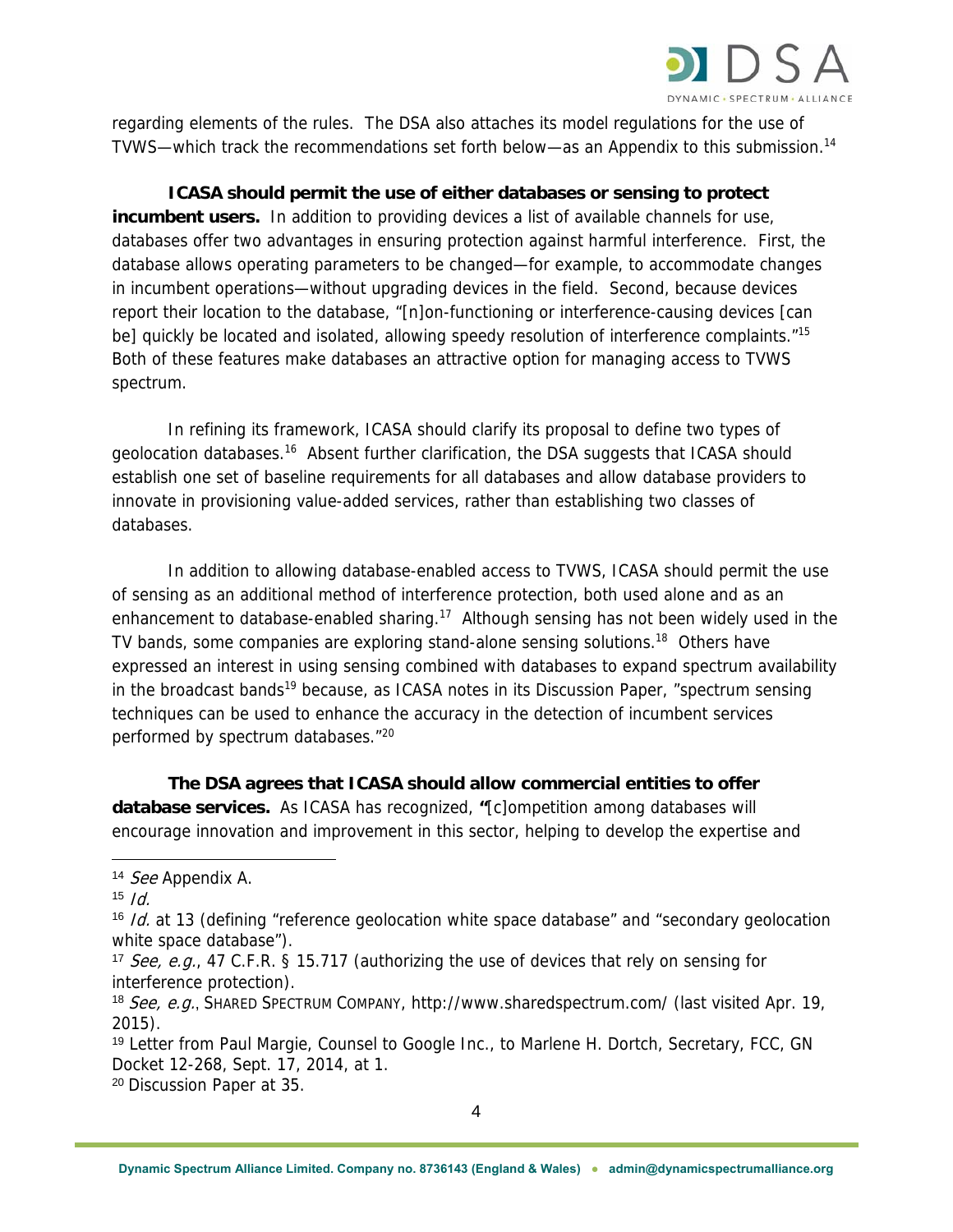

infrastructure necessary to offer a managed assignment service. In particular, allowing multiple databases will take advantage of expertise in developing and maintaining resilient infrastructure, managing device queries, providing customer service, and developing valueadded services."<sup>21</sup> By contrast, a single provider approach would provide limited incentives to innovate and improve database technology.

**ICASA should require databases to use a point-to-point propagation model that takes into account terrain effects.** The propagation model used to calculate the presence of incumbent broadcast signals dramatically affects the amount of spectrum authorized for use by TVWS devices. It is a given that incumbents must be protected effectively. Within that parameter, in order to maximize spectrum use and effectively protect incumbents, ICASA should require database providers to use propagation models that rely on point-to-point modeling and take into account the variability in terrain when calculating propagation and spectrum availability.<sup>22</sup> In 2013, a trial conducted in Cape Town, South Africa used terrain-based, point-to-point modeling to protect incumbent broadcasters, and no interference was detected.<sup>23</sup> Indeed, terrain-based, point-to-point models like the Longley-Rice propagation model or the ITU-R Recommendation P. 1812-3 model are often used to calculate broadcaster-to-broadcaster interference protection.<sup>24</sup>

An approach such as the one relied on by the U.S. Federal Communications Commission (FCC) is not preferred. The FCC has chosen to rely on the F(50,50) curves propagation model to protect incumbents from interference from white space devices.<sup>25</sup> This model calculates a circular contour around each incumbent installation, regardless of the terrain in and around the transmitter location. Because it fails take terrain into account, it can both over- and underprotect incumbent users, unnecessarily limiting spectrum availability in some areas while risking potential interference to protected entities in others.

**ICASA should establish different classes of devices, including fixed, portable, master, and client.** Recognizing fixed and portable devices as distinct categories will give ICASA the flexibility to establish different rules for each class if it decides such an approach

 $\overline{a}$ 

 $21$  *Id.* at 36.

 $22$  Cf. DSA, Suggested Technical Rules and Regulations for the Use of Television White Spaces § 4(a) & n.3, available at http://www.dynamicspectrumalliance.org/regulations/.

<sup>&</sup>lt;sup>23</sup> James Carlson et al., Studies on the Use of Television White Spaces in South Africa: Recommendations and Learnings from the Cape Town Television White Spaces Trial 40 (Cape Town Trial Recommendations), *available at* http://www.tenet.ac.za/tvws/recommendationsand-learnings-from-the-cape-town-tv-white-spaces-trial.

<sup>&</sup>lt;sup>24</sup> See Office of Engineering and Technology Releases and Seeks Comment on Updated OET-69 Software, Public Notice, ET Docket No. 13-26; GN Docket No. 12-268, 28 FCC Rcd 950 (2013); ITU-R Recommendation P.1812-3 (2013), available at http://www.itu.int/dms\_pubrec/itur/rec/p/R-REC-P.1812-3-201309-I!!PDF-E.pdf. 25 47 C.F.R. § 15.712.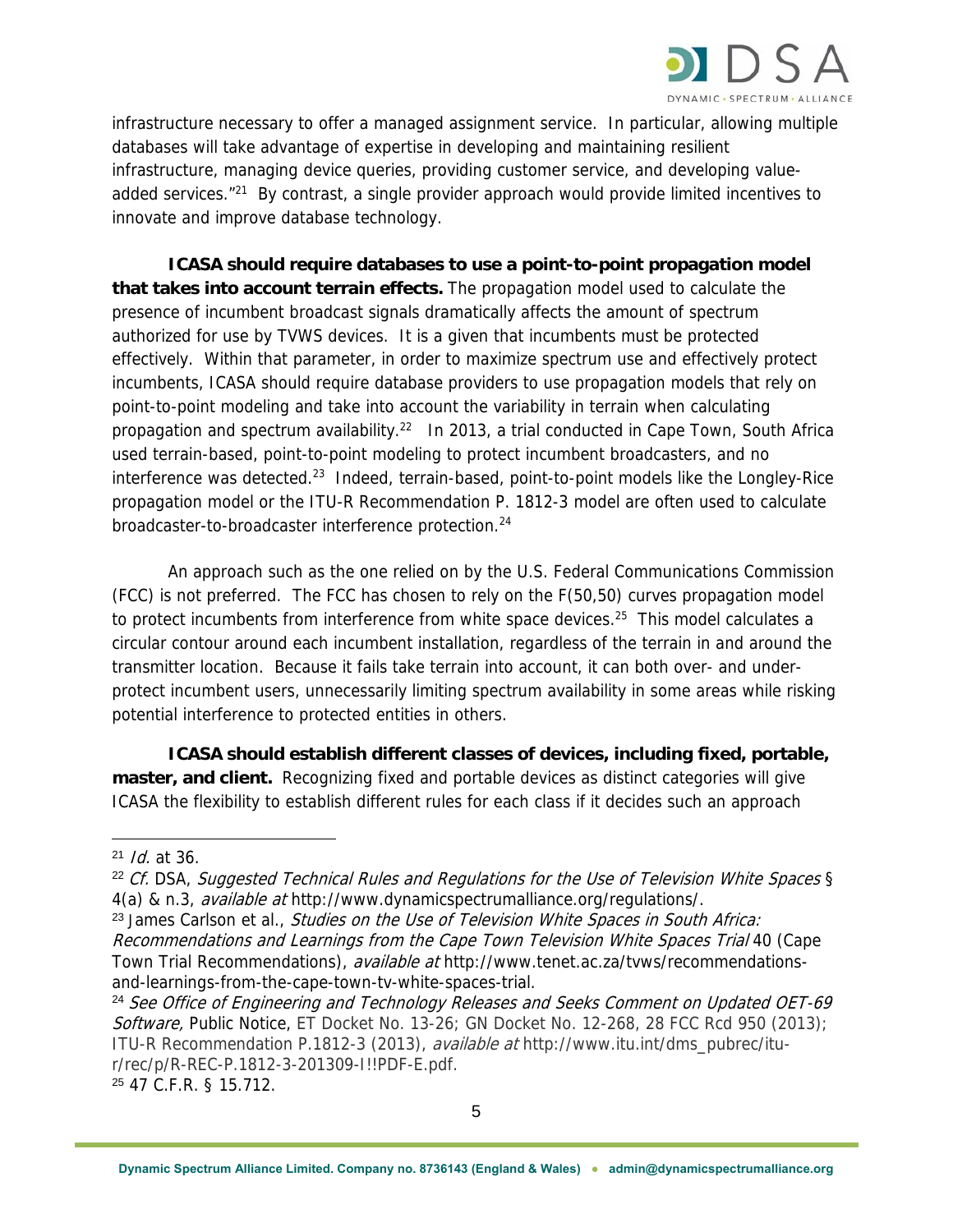

would be beneficial. For example, a number of regulators have permitted fixed devices to rely on the services of a professional installer to provide their location information or operate at higher power levels.<sup>26</sup> At the same time, ICASA should permit devices to operate in either master or client mode. Master devices use an automated geolocation capability or the coordinates provided by a professional installer to access a database either directly or through another master device. Client devices do not use an automated geolocation capability and do not directly access a white space database to obtain a list of available white space channels. Instead, they rely on master devices to provide them with an approved list of channels for use. Both modes of operation promote incumbents effectively because a client device can only operate if it establishes a connection with a master device and the master device authorizes operation on channels in the client device's vicinity. Equally importantly, allowing both modes will promote innovation and diversity in TVWS devices: for example, client devices can use a variety of form factors if they do not need to accommodate geolocation capability. Accordingly, both modes of operation should be permitted.

 **ICASA should permit devices with power levels up to 10 watts and allow adjacent channel operation.** In its Discussion Paper, ICASA states that it is "of the view that in order to increase the potential range and utility of TVWS devices, transmitter power levels should be determined and limited by the database. $"^{27}$  The DSA agrees. In establishing maximum power levels for devices, ICASA should authorize a continuous range of TVWS device transmitter power levels and rely on databases to provide maximum power levels by location and frequency.28 This approach is preferable to a static approach where a regulator predetermines the maximum power for fixed and mobile devices because it maximizes spectrum utilization. Indeed, for exactly this reason, the FCC has adopted changes this year to make its approach to TVWS power-level approvals more graduated than before.<sup>29</sup> In addition, ICASA should allow white spaces to operate adjacent to broadcast operations. The ICASA-sponsored trial in Cape Town demonstrated that adjacent channel operation at a power of 4 Watts EIRP

<sup>&</sup>lt;sup>26</sup> 47 C.F.R. § 15.711(b)(1) (allowing professional installation of fixed devices); Singapore Explanatory Statement at 20 (allowing professional installation of fixed devices); Ofcom, Licensing Manually Configurable White Space Devices 13-14 (2015) (allowing professional installation of fixed and nomadic devices, but not mobile devices), available at http://stakeholders.ofcom.org.uk/binaries/consultations/manually-configurablewsds/statement/Licensing\_manually\_configurable\_white\_space\_devices.pdf; Singapore Explanatory Statement at 11 (allowing fixed devices to operate at higher power levels than portable devices); 47 C.F.R. § 15.709 (allowing fixed devices to operate at higher power levels than portable devices).

<sup>27</sup> Discussion Paper at 38.

<sup>28</sup>  $\overline{d}$ 

<sup>&</sup>lt;sup>29</sup> Amendment of Part 15 of the Commission's Rules for Unlicensed Operations in the Television Bands, Repurposed 600 MHz Band, 600 MHz Guard Bands and Duplex Gap, and Channel 37, Report and Order, 30 FCC Rcd 9551, ¶¶ 40-45 (2015).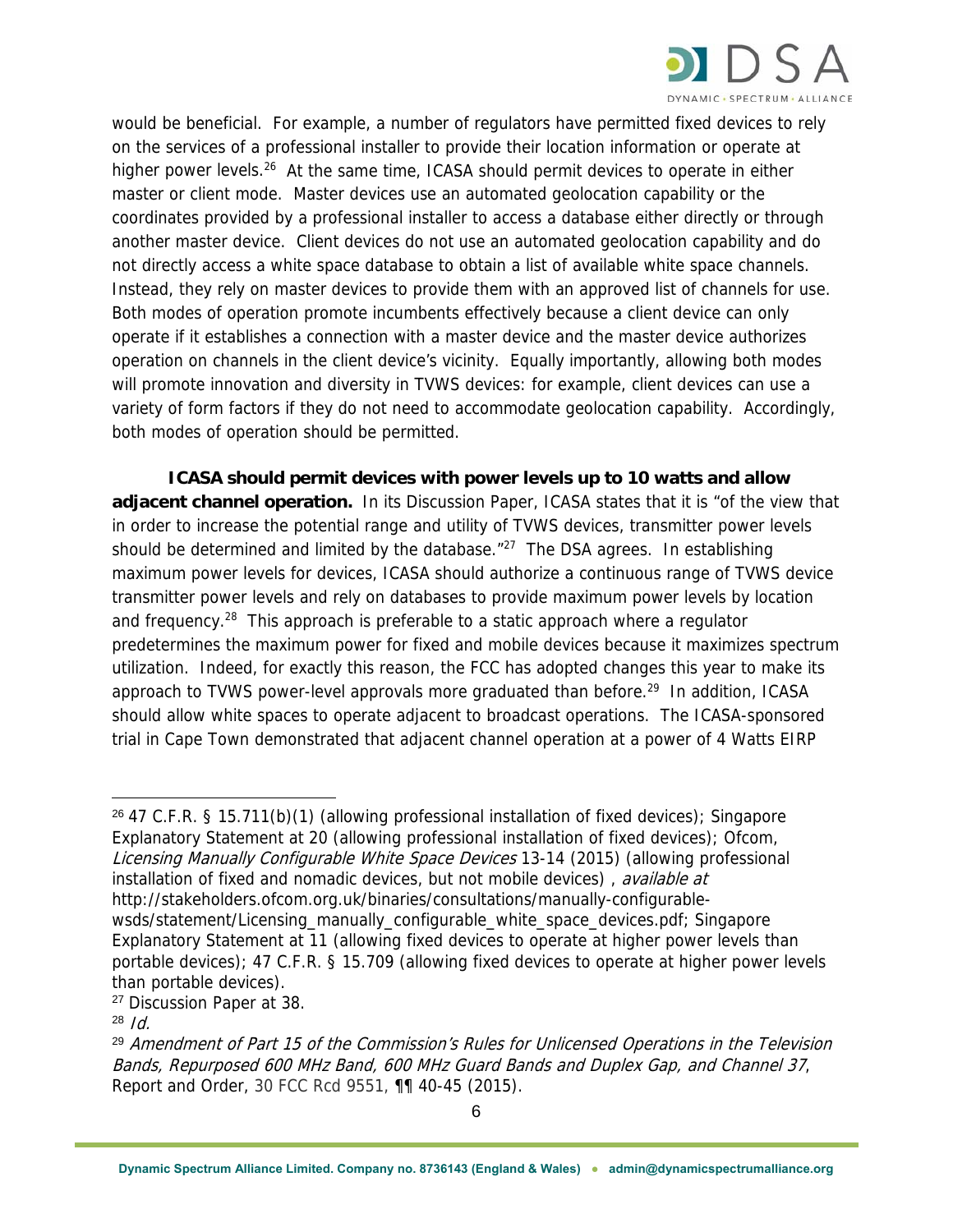

did not cause harmful interference to incumbent users.<sup>30</sup> Accordingly, there is no reason to limit adjacent channel operation to very low power levels or ban it altogether.

**ICASA should permit devices to comply with either FCC or ETSI out-of-band emissions limitations**. If ICASA establishes standards for out-of-band emissions by TVWS devices that recognize both the FCC rules and the ETSI standard for such emissions, then South African users of TVWS will be able to take full advantage of devices being developed for the global market. The ETSI rules permit devices meeting less stringent emissions standards to operate, but they are granted access to spectrum in fewer areas to ensure protection of primary users. Regulatory frameworks and TV white space databases can accommodate both the FCC and Ofcom approaches, and allowing both approaches provides operators and users with additional flexibility. Indeed, the TVWS rules adopted by the Government of Singapore earlier this year allow for either approach. $31$  ICASA should follow the same course.

**The proposed rules should allow license-exempt managed use of the VHF bands.** ICASA's Discussion Paper proposes to adopt rules for licence-exempt use of the frequencies between 470 and 694 MHz. $32$  In its final rules, ICASA should extend its framework to allow licence-exempt use of VHF spectrum as well. The same methods used to protect broadcasters in the UHF band can also protect VHF spectrum users. As a result, implementing this addition should be straightforward and could free up significant additional spectrum contiguous to the UHF band.

# **3. ICASA should move forward without delay.**

 Finally, ICASA should move forward expeditiously with its rulemaking. Trials in this country have demonstrated that use of TVWS can bring significant benefits to South African citizens without causing harmful interference to existing users. $33$  And there are no substantial impediments to moving forward. The International Telecommunication Union (ITU) has made clear that no further international action is required for individual regulators to move forward with TVWS regulations; rather, as explained by François Rancy, Director of the ITU's Radiocommunication Bureau, "The ITU World Radiocommunication Conference of 2012 concluded that the current international regulatory framework can accommodate software defined radio and cognitive radio systems, hence dynamic spectrum access, without being changed. The development of systems implementing this concept, such as TV white spaces, is

-

<sup>&</sup>lt;sup>30</sup> Discussion Paper at 38; Carlson et al., *supra* note 23, at 38.

<sup>31</sup> IDA Singapore, Telecommunications Standards Advisory Committee, Technical Specifications: Television White Spaces § 5.3, Issue 1 (March 2015).

<sup>32</sup> Discussion Paper at 7, 19, 34.

<sup>33</sup> See Worldwide Commercial Deployments, Pilots, and Trials, supra note 5; Carlson et al., supra note 23.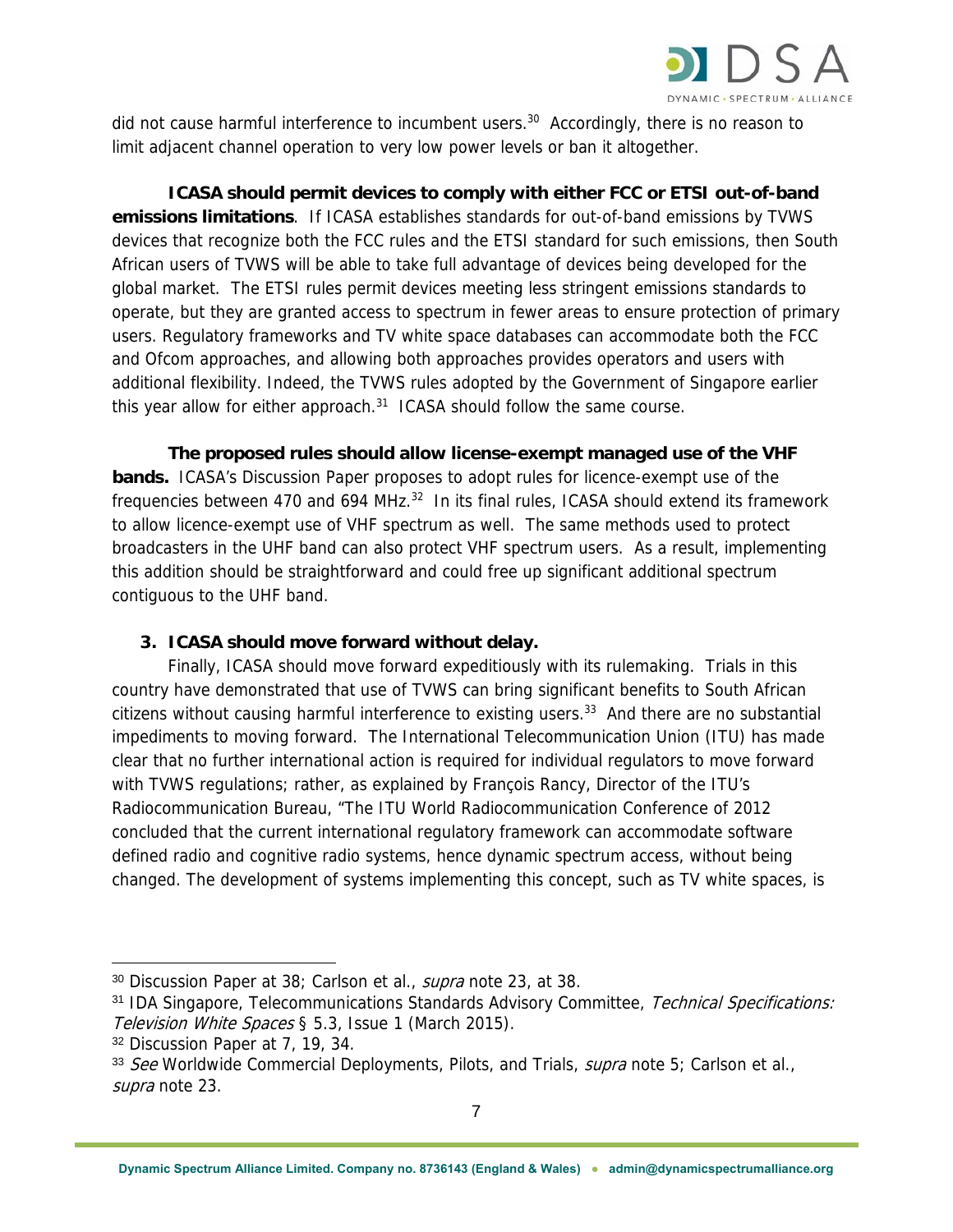

therefore essentially in the hands of national regulators in each country."<sup>34</sup> TVWS technology, moreover, can be utilized both during and after the digital switchover.<sup>35</sup> Thus, as ICASA itself has recognized, enabling dynamic spectrum sharing would make this spectrum available to users quickly, "as opposed to waiting for the conclusion of analogue to digital migration and the subsequent clearing of TV operations in these bands."<sup>36</sup> For all these reasons, ICASA should act now to unlock the potential of these vacant frequencies.

Respectfully submitted,

 Prof. H. Nwana Executive Director Dynamic Spectrum Alliance

<sup>&</sup>lt;sup>34</sup> François Rancy, Director, ITU Radiocommunication Bureau, Remarks at ITU Radiocommunication Seminar for Arab Countries (Dec. 13, 2013).

<sup>&</sup>lt;sup>35</sup> See Discussion Paper at 27 (raising this question). Relatedly, at the 2015 World Radio Conference 2015 (WRC-15), the ITU agreed to maintain its primary allocation of the lower UHF spectrum from 470 MHz to 694 MHz to terrestrial broadcasting (TV) services until at least 2023 in ITU Region 1 (including Europe, the Middle East, and Africa).  $36$  *Id.* at 7.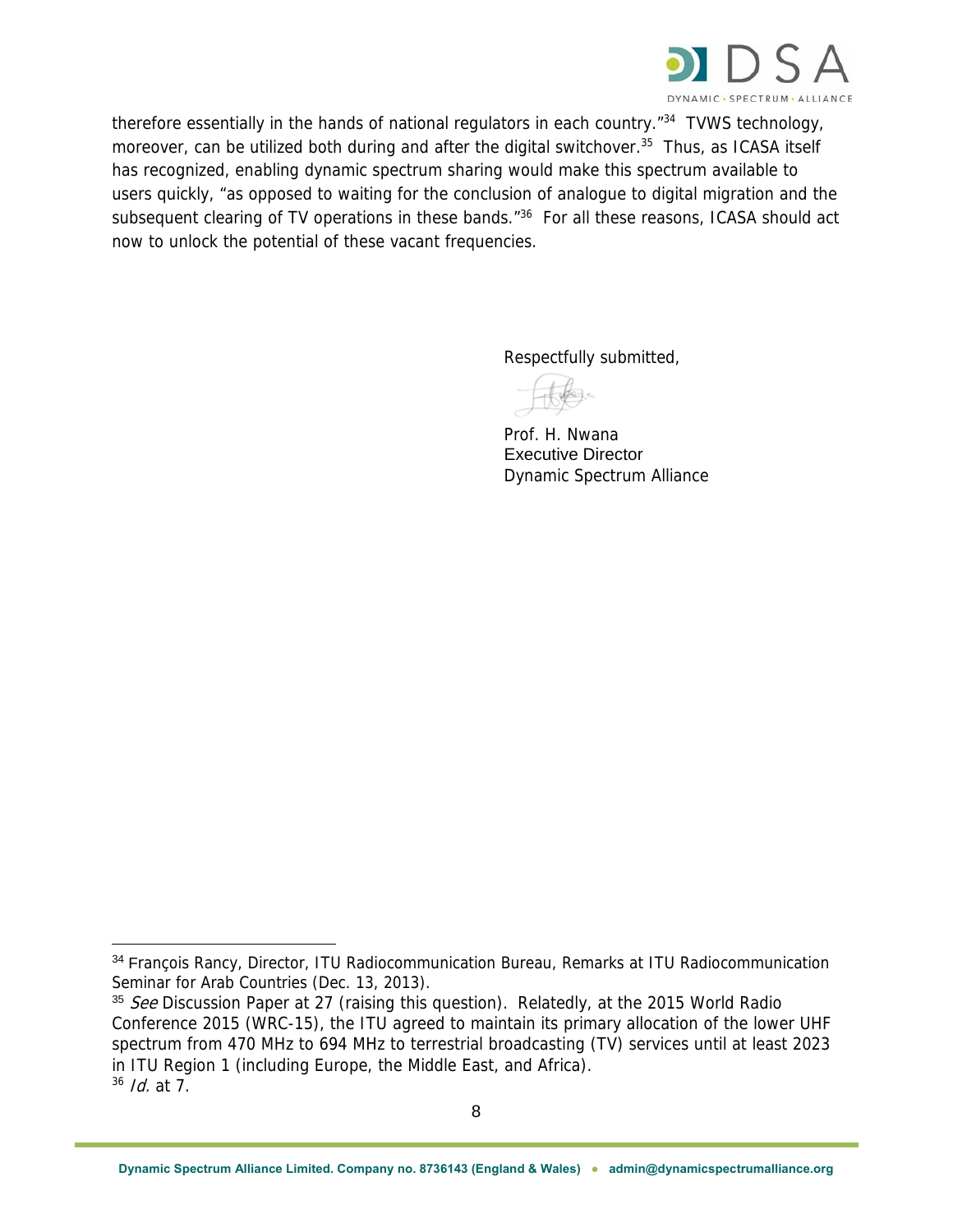Beaverton, OR 97006<br>United States



# **Appendix A**

# **Suggested Technical Rules and Regulations**

**for the Use of Television White Spaces**

**Dynamic Spectrum Alliance**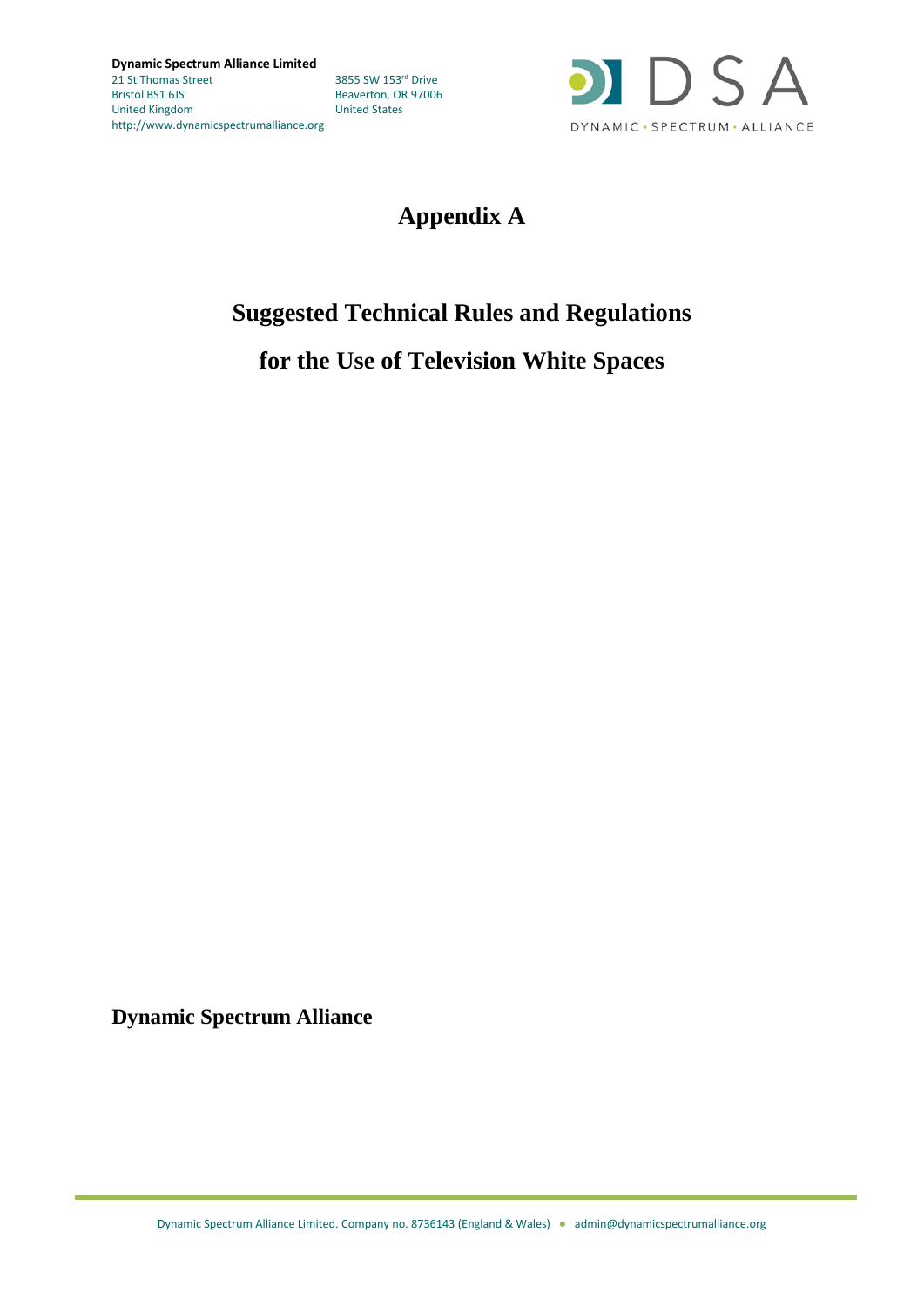

## **§ 1 Permissible Frequencies of Operation**

- a) White space devices ("WSDs") are permitted to operate on a license-exempt basis subject to the interference protection requirements set forth in these rules.
- b) WSDs may operate in the broadcast television frequency bands, as well as any other frequency bands designated by [Regulator].
- c) WSDs shall only operate on available frequencies determined in accordance with the interference avoidance mechanisms set forth in § 2.
- d) Client WSDs shall only operate on available frequencies determined by the database and provided via a master white space device in accordance with § 3(f).

### **§ 2 Protection of Licensed Incumbent Services**

Availability of frequencies for use by WSDs may be determined based on the geolocation and database method described in § 3 or based on the spectrum sensing method described in § 6.[1](#page-10-0).

#### **§ 3 Geolocation and Database Access**

<span id="page-10-0"></span>.

-

- (a) A WSD may rely on the geolocation and database access mechanism described in this section to identify available frequencies.
- (b) WSD geolocation determination.
	- (1) The geographic coordinates of a fixed WSD shall be determined to an accuracy of  $\pm$  50 meters by either automated geolocation or a professional installer. The geographic coordinates of a fixed WSD shall be determined at the time of installation and first activation from a power-off condition, and this information shall be stored by the device. If the fixed WSD is moved to another location or if its stored coordinates become altered, the operator shall re-establish the device's geographic location either by means of automated geolocation or through the services of a professional installer.
	- (2) A personal/portable master WSD shall use automated geolocation to determine its location. The device shall report its geographic coordinates as well as the accuracy of its geolocation capability (e.g.,  $+/-$  50 meters,  $+/-$  100 meters) to the database. A personal/portable master device must also reestablish its position each time it is activated from a power-off condition and use its geolocation capability to check its location at least once every 60 seconds while in operation, except while in sleep mode, i.e., a mode in which the device is inactive but not powered down.
- (c) Determination of available frequencies and maximum transmit power.
	- (1) Master WSDs shall access a geolocation database designated by [Regulator] over the Internet to determine the frequencies and maximum transmit power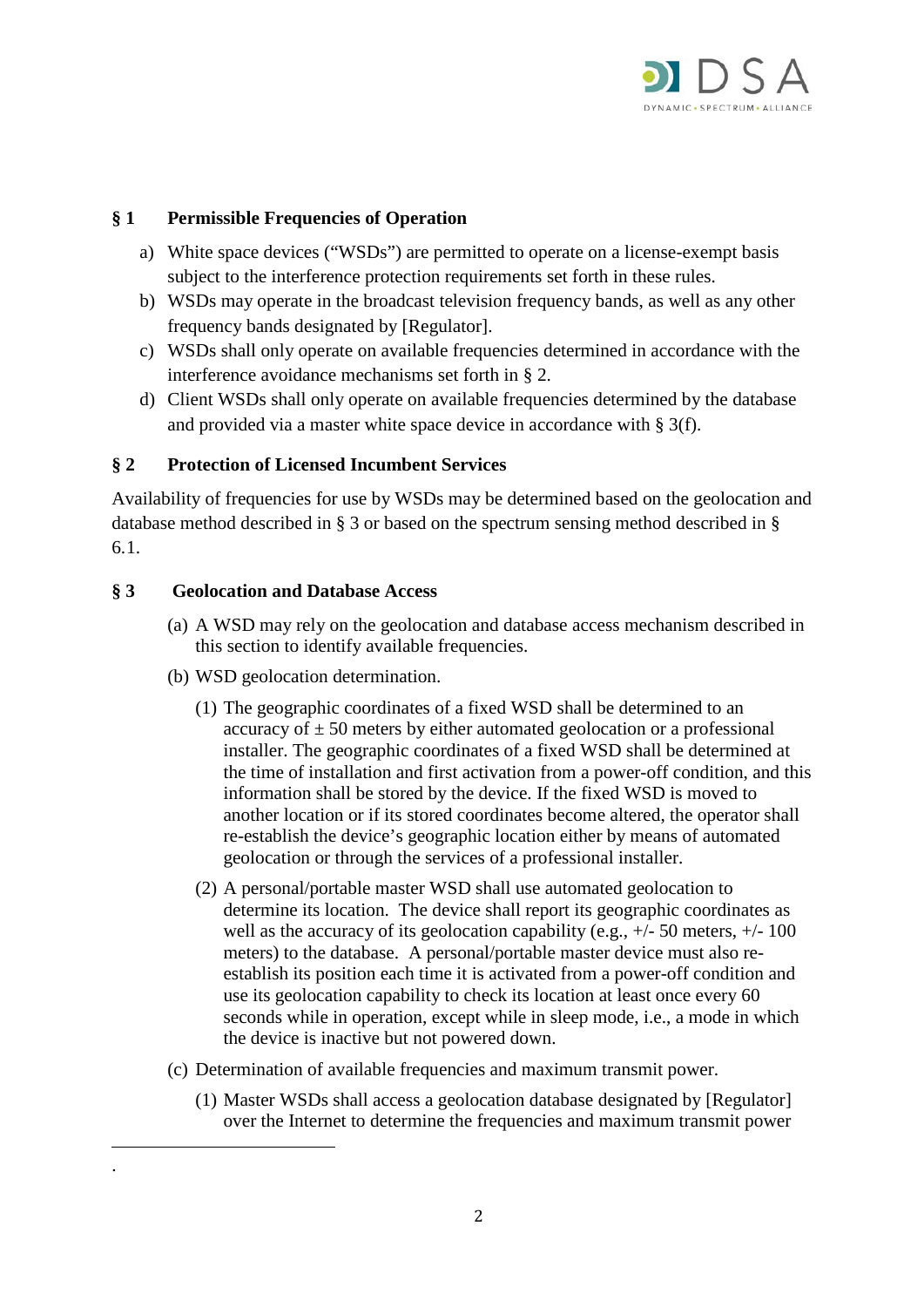

available at the device's geographic coordinates. A database will determine available frequencies and maximum transmit power based on the algorithm described in § 4. However, in no case shall the maximum transmit power exceed the values provided in § 7.

- (2) Master devices must provide the database with the device's geographic coordinates in WGS84 format, a unique alphanumeric code supplied by the manufacturer that identifies the make and model of the device model number, and unique device identifier such as a serial number. Fixed master devices must also provide the database with the antenna height of the transmitting antenna specified in meters above ground level or above mean sea level.
- (3) When determining frequencies of operation and maximum transmit power, the geolocation database may also take into account additional information voluntarily provided by a master WSD about its operating parameters and indicate to the WSD that different frequencies and/or higher maximum transmit power are available based on this additional information.
- (4) WSD operation in a frequency range must cease transmitting immediately if the database indicates that the frequencies are no longer available.
- (5) A personal/portable master device must access a geolocation database as described in paragraph  $(c)(1)$  to re-check the database for available frequencies and maximum operating power when (1) the device changes location by more than 100 meters from the location at which it last accessed the database or (2) the device is activated from a power-off condition.
- (6) A personal/portable master WSD may load frequency availability information for multiple locations around, i.e., in the vicinity of, its current location and use that information in its operation. A personal/portable master WSD may use such available frequency information to define a geographic area within which it can operate on the same available frequencies at all locations; for example, a master WSD could calculate a bounded area in which frequencies are available at all locations within the area and operate on a mobile basis within that area. A master WSD using such frequency availability information for multiple locations must contact the database again if/when it moves beyond the boundary of the area where the frequency availability data is valid, and must access the database daily even if it has not moved beyond that range to verify that the operating frequencies continue to be available. Operation must cease immediately if the database indicates that the frequencies are no longer available.
- (d) Time validity and database re-check requirements. A geolocation database shall provide master devices with a time period of validity for the frequencies of operation and maximum transmit power values described in paragraph (c).
- (e) Fixed device registration.
	- (1) Prior to operating for the first time or after changing location, a fixed WSD must register with a database by providing the information listed in paragraph (e)(3) of this section.
	- (2) The party responsible for a fixed WSD must ensure that a database has the most current, up-to-date information for that device.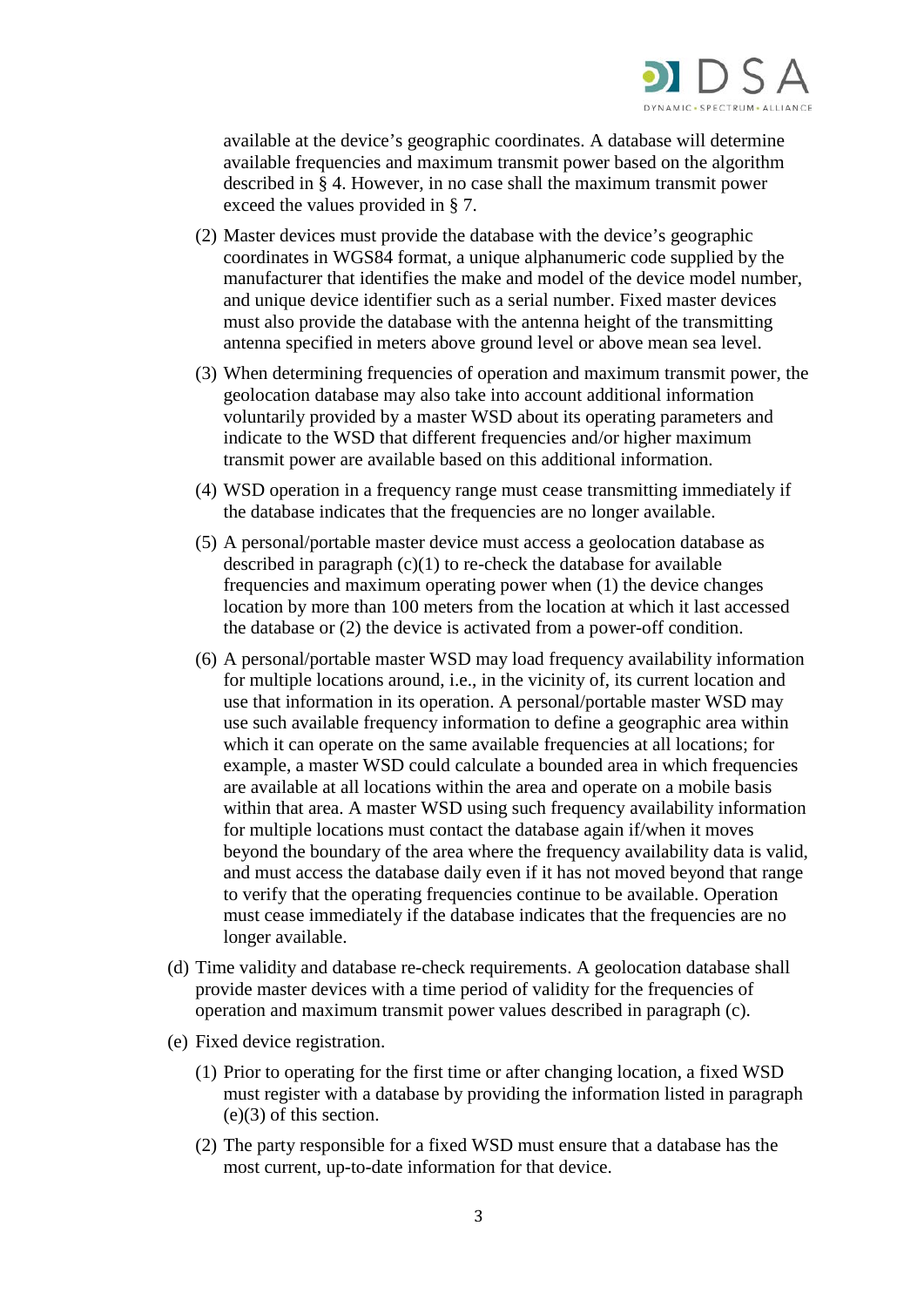

- (3) The database shall contain the following information for fixed WSDs:
	- (i) A unique alphanumeric code supplied by the manufacturer that identifies the make and model of the device [in jurisdictions that require a certification ID number this ID number may be used];
	- (ii) Manufacturer's serial number of the device;
	- (iii) Device's geographic coordinates (latitude and longitude (WSG84)
	- (iv) Device's antenna height above ground level or above mean sea level (meters);
	- (v) Name of the individual or business that owns the device;
	- (vi) Name of a contact person responsible for the device's operation;
	- (vii) Address for the contact person;
	- (viii) Email address for the contact person;
	- (ix) Phone number for the contact person.
- (f) Client device operation.
	- (1) A client WSD may only transmit upon receiving a list of available frequencies and power limits from a master WSD that has contacted a database. To initiate contact with a master device, a client device may transmit on available frequencies used by the master WSD or on frequencies that the master WSD indicates are available for use by a client device on a signal seeking such contacts. A client WSD may optionally provide additional information about its operating parameters to a master device that may be taken into account by the database when determining available frequencies and/or maximum transmit power for the client device. The client device must also provide the master device with a unique alphanumeric code supplied by the manufacturer that identifies the make and model of the client device, which will be supplied to a geolocation database.
	- (2) At least once every 60 seconds, except when in sleep mode, i.e., a mode in which the device is inactive but is not powered-down, a client device must communicate with a master device, which may include contacting the master device to re-verify/re-establish frequency availability or receiving a contact verification signal from the master device that provided its current list of available frequencies. A client device must cease operation immediately if it has not communicated with the master device as described above after more than 60 seconds. In addition, a client device must re-check/reestablish contact with a master device to obtain a list of available frequencies if the client device resumes operation from a powered-down state. If a master device loses power and obtains a new frequency list, it must signal all client devices it is serving to acquire a new frequency list.
- (g) Fixed devices without a direct connection to the Internet. If a fixed WSD does not have a direct connection to the Internet and has not yet been initialized and communicated with a geolocation database consistent with this section, but can receive the transmissions of a master WSD, the fixed WSD needing initialization may transmit to the master WSD on either a frequency band on which the master WSD has transmitted or on a frequency band which the master WSD indicates is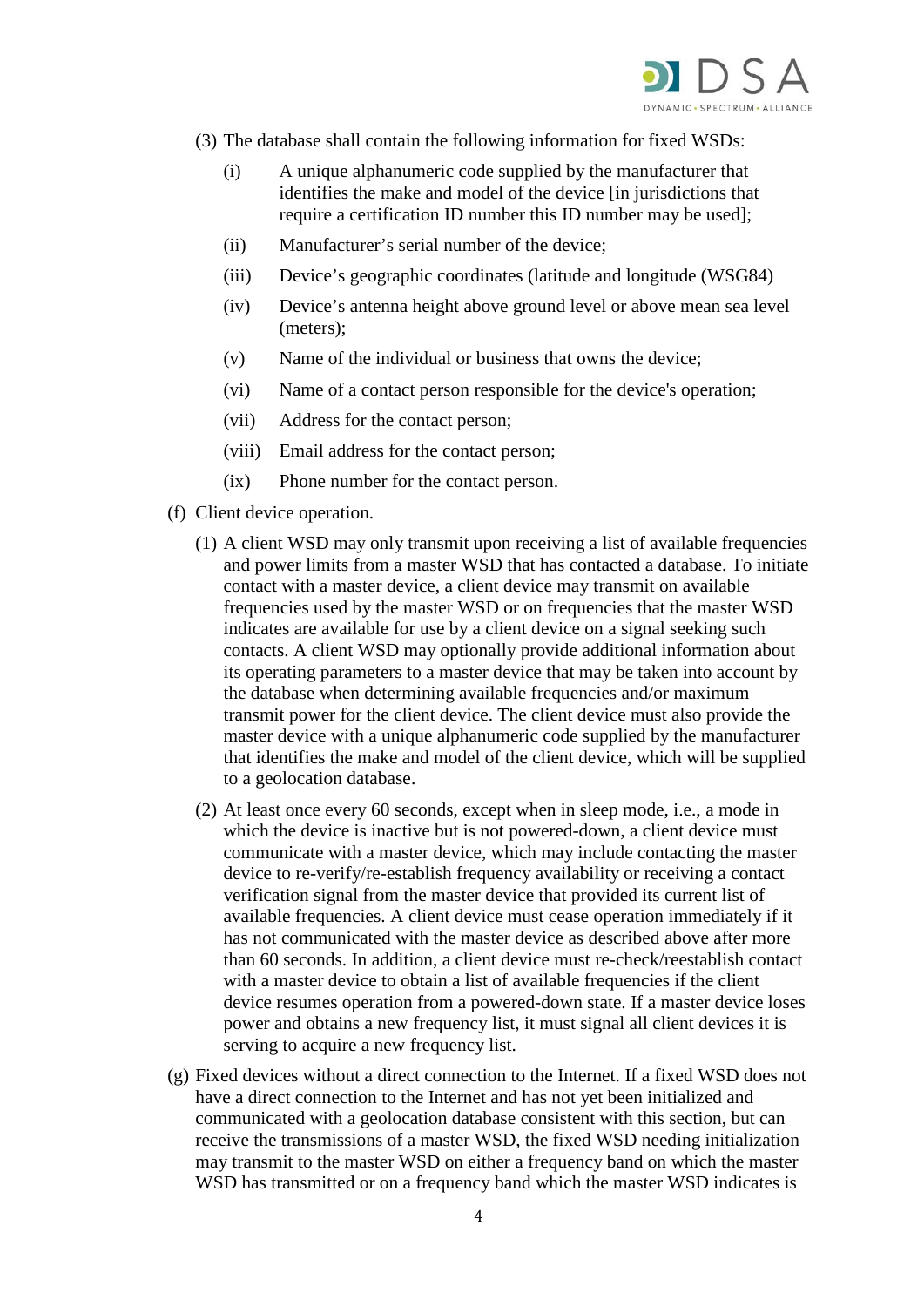

available for use to access the geolocation database to receive a list of frequencies and power levels that are available for the fixed WSD to use. Fixed devices needing initialization must transmit at the power levels specified under the technical requirements in these rules for the applicable frequency bands. After communicating with the database, the fixed WSD must then only use the frequencies and power levels that the database indicates are available for it to use.

- (h) Security.
	- (1) For purposes of obtaining a list of available frequencies and related matters, master WSDs shall be capable of contacting only those geolocation databases operated by administrators authorized by [Regulator].
	- (2) Communications between WSDs and geolocation databases are to be transmitted using secure methods that ensure against corruption or unauthorized modification of the data; this requirement also applies to communications of frequency availability and other spectrum access information between master devices.
	- (3) Communications between a client device and a master device for purposes of obtaining a list of available frequencies shall employ secure methods that ensure against corruption or unauthorized modification of the data. Contact verification signals transmitted for client devices are to be encoded with encryption to secure the identity of the transmitting device. Client devices using contact verification signals shall accept as valid for authorization only the signals of the device from which they obtained their list of available frequencies.
	- (4) Geolocation database(s) shall be protected from unauthorized data input or alteration of stored data. To provide this protection, a database administrator shall establish communications authentication procedures that allow master devices to be assured that the data they receive is from an authorized source.

### **§ 4 Database Algorithm**

(a) The input to a geolocation database will be positional information from a master WSD, a classification code or other information characterizing a device's emissions performance, $2$  the height of the transmitting antenna for fixed master devices and use by licensed incumbents in or near the geographic area of operation of the WSD. The database may, at its discretion, accept additional information about WSD operating parameters. The database will supply a list of available frequencies and associated radiated powers to WSDs pursuant to either

<span id="page-13-0"></span> $2$  The European Telecommunications Standards Institute (ETSI) defines five different classes of emissions masks. If available, this information should be supplied to the database. If not, the device can provide its emissions performance to the database in another form. If a device is sophisticated enough to modify its emissions profile dynamically, then regulators can consider an approach in which the database provides a maximum power level per channel and then the device ensures – based on its emissions profile – that it falls below the ceiling provided by the database.  $\frac{1}{2}$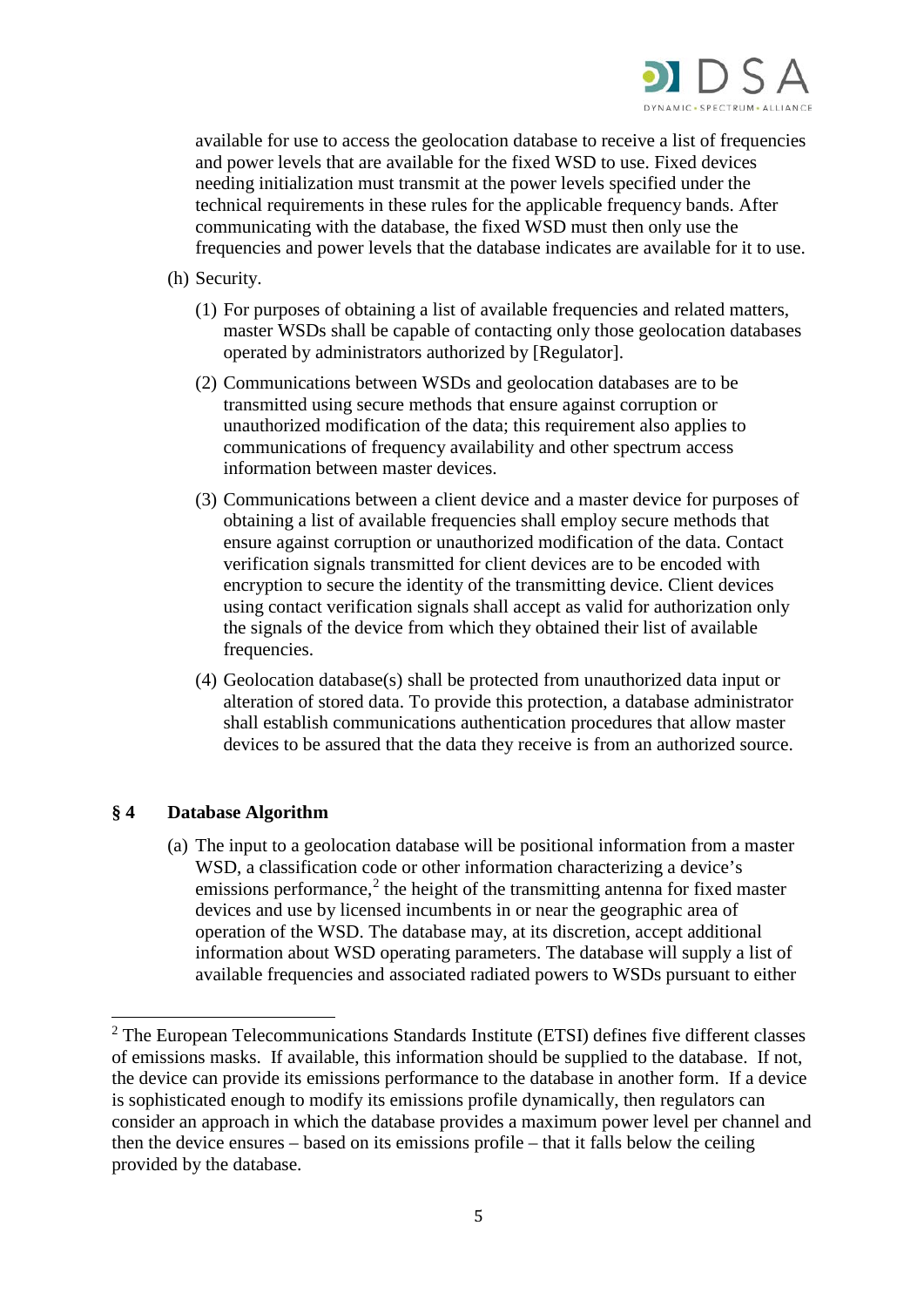

(1) the algorithm provided in Annexes A and B or (2) the algorithm provided in Annex D. Annex C provides guidance for implementing either algorithm.<sup>[3](#page-14-0)</sup>

- (b) Information about incumbent licensed usage typically will be provided from information contained in [Regulator's] databases.
- (c) Any facilities that [Regulator] determines are entitled to protection but not contained in [Regulator's] databases shall be permitted to register with a geolocation database pursuant to § 5.

#### **§ 5 Database Administrator**

- (a) Database administrator responsibilities. [Regulator] will designate one public entity or multiple private entities to administer geolocation database(s). Each geolocation database administrator designated by [Regulator] shall:
	- (1) Maintain a database that contains information about incumbent licensees to be protected.
	- (2) Implement propagation algorithms and interference parameters issued by [Regulator] pursuant to § 4 to calculate operating parameters for WSDs at a given location. Alternatively, a database operator may implement other algorithms and interference parameters that can be shown to return results that provide at least the same protection to licensed incumbents as those supplied by [Regulator]. Database operators will update the algorithms or parameter values that have been supplied by [Regulator] after receiving notification from [Regulator] that they are to do so.
	- (3) Establish a process for acquiring and storing in the database necessary and appropriate information from the [Regulator's] databases and synchronizing the database with current [Regulator] databases at least once a week to include newly licensed facilities or any changes to licensed facilities.
	- (4) Establish a process for the database administrator to register fixed WSDs.
	- (5) Establish a process for the database administrator to include in the geolocation database any facilities that [Regulator] determines are entitled to protection but not contained in a database maintained by [Regulator].
	- (6) Provide accurate information regarding permissible frequencies of operation and maximum transmit power available at a master WSD's geographic coordinates based on the information provided by the device pursuant to § 3(c). Database operators may allow prospective operators of WSDs to query

<span id="page-14-0"></span> $3$  The DSA supports models that protect incumbents but maximize spectrum utility. To that end, they support models that use point-to-point modeling. In addition, they support models that take into account the variability in terrain in calculating propagation and spectrum availability. Annexes A and B describe the model, which meets these criteria. It is based on the Longley-Rice propagation model. However, the DSA believes that ITU-R. P-1812 is also an acceptable propagation model for this purpose. Details regarding ITU-R. P-1812 are set forth in Annex D. Other models may also be appropriate, provided that they use point-topoint calculations and take into account terrain variability.  $\overline{\phantom{a}}$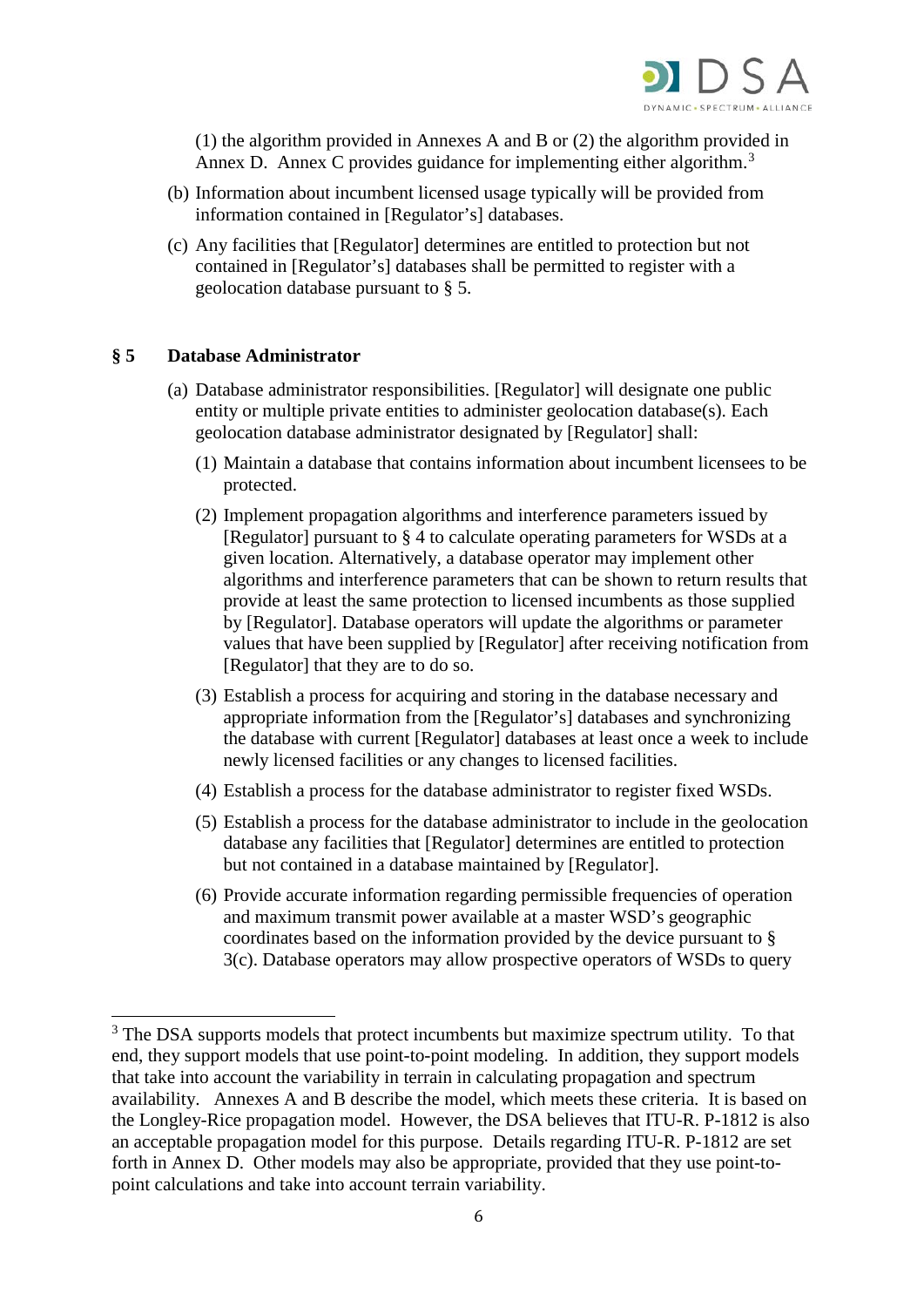

the database and determine whether there are vacant frequencies at a particular location.

- (7) Establish protocols and procedures to ensure that all communications and interactions between the database and WSDs are accurate and secure and that unauthorized parties cannot access or alter the database or the list of available frequencies sent to a WSD.
- (8) Respond in a timely manner to verify, correct and/or remove, as appropriate, data in the event that [Regulator] or a party brings a claim of inaccuracies in the database to its attention. This requirement applies only to information that [Regulator] requires to be stored in the database.
- (9) Transfer its database, along with a list of registered fixed WSDs, to another designated entity in the event it does not continue as the database administrator at the end of its term. It may charge a reasonable price for such conveyance.
- (10) The database must have functionality such that upon request from [Regulator] it can indicate that no frequencies are available when queried by a specific WSD or model of WSDs.
- (11) If more than one database is developed for a particular frequency band, the database administrators for that band shall cooperate to develop a standardized process for providing on a daily basis or more often, as appropriate, the data collected for the facilities listed in subparagraph (5) to all other WSD databases to ensure consistency in the records of protected facilities.
- (b) Non-discrimination and administration fees.
	- (1) Geolocation databases must not discriminate between devices in providing the minimum information levels. However, they may provide additional information to certain classes of devices.
	- (2) A database administrator may charge a fee for provision of lists of available frequencies to fixed and personal/portable WSDs [and for registering fixed WSDs].
	- (3) [Regulator], upon request, will review the fees and can require changes in those fees if they are found to be excessive.

#### **§ 6 Spectrum Sensing in the Broadcast Television Frequency Bands**

- (a) Parties may submit applications for authorization of WSDs that rely on spectrum sensing to identify available frequencies in the television broadcast bands. WSDs authorized under this section must demonstrate that they will not cause harmful interference to incumbent licensees in those bands.
- (b) Applications shall submit a pre-production WSD that is electrically identical to the WSD expected to be marketed, along with a full explanation of how the WSD will protect incumbent licensees against harmful interference. Applicants may request that commercially sensitive portions of an application be treated as confidential.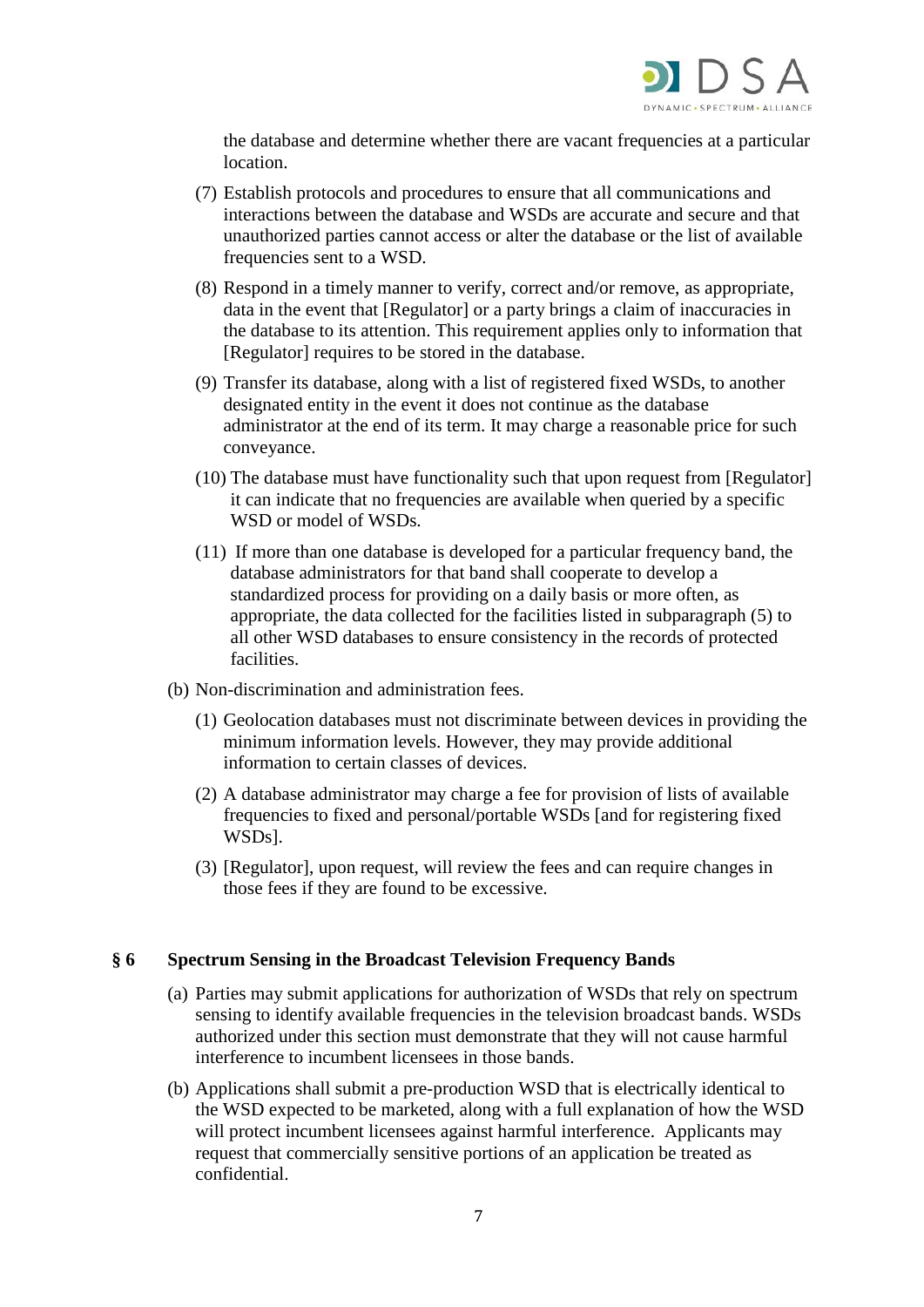

- (c) Application process and determination of operating parameters.
	- (1) Upon receipt of an application submitted under this section, [Regulator] will develop proposed test procedures and methodologies for the pre-production WSD. [Regulator] will make the application and proposed test plan available for public review, and afford the public an opportunity to comment.
	- (2) [Regulator] will conduct laboratory and field tests of the pre-production WSD. This testing will be conducted to evaluate proof of performance of the WSD, including characterization of its sensing capability and its interference potential. The testing will be open to the public.
	- (3) Subsequent to the completion of testing, [Regulator] will issue a test report, including recommendations for operating parameters described in subparagraph  $(c)(4)$ , and afford the public an opportunity to comment.
	- (4) After completion of testing and a reasonable period for public comment, [Regulator] shall determine operating parameters for the production WSD, including maximum transmit power and minimum sensing detection thresholds, that are sufficient to enable the WSD to reliably avoid harmfully interfering with incumbent services. [4](#page-16-0)
- (d) Other sensing requirements. All WSDs that rely on spectrum sensing must implement the following additional requirements:
	- (1) Frequency availability check time. A WSD may start operating on a frequency band if no incumbent licensee device signals above the detection threshold determined in subparagraph (c) are detected within a minimum time interval of 30 seconds.
	- (2) In-service monitoring. A WSD must perform in-service monitoring of the frequencies used by the WSD at least once every 60 seconds. There is no minimum frequency availability check time for in-service monitoring.
	- (3) Frequency move time. After an incumbent licensee device signal is detected on a frequency range used by the WSD, all transmissions by the WSD must cease within two seconds.

# **§ 7 Technical Requirements for WSDs Operating in the Television Broadcast Bands**

- (a) Maximum power levels.
	- (1) WSDs relying on the geolocation and database method of determining channel availability may transmit using the power levels provided by the database pursuant to § 4. However, the maximum conducted power delivered to the antenna system for WSDs shall never exceed the following values:

<span id="page-16-0"></span> $4$  In the context of television broadcast services, the Partners suggest that harmfully interfering with an *otherwise viewable* television signal would not be permitted under these guidelines.  $\overline{a}$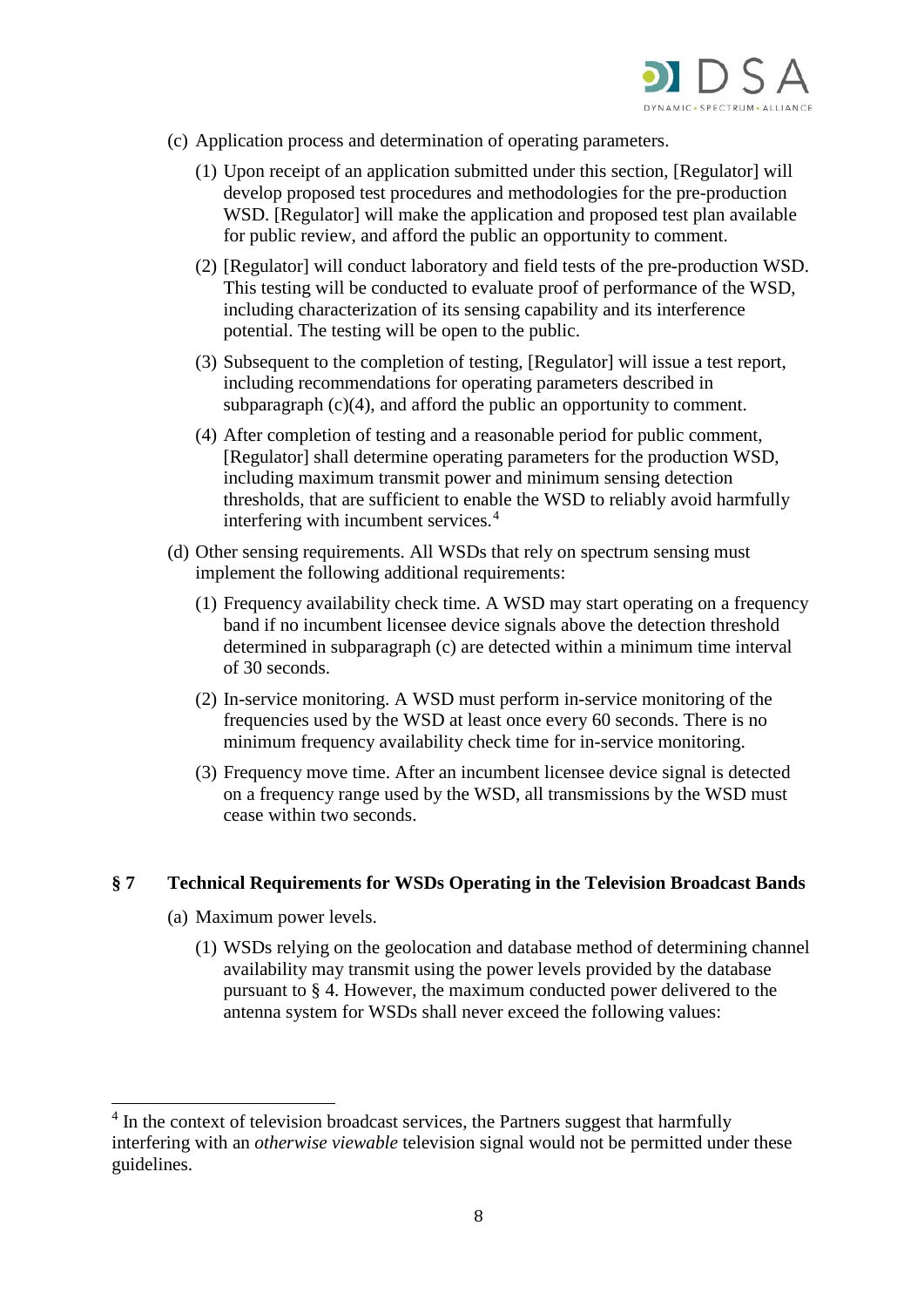

- (i) The maximum conducted power delivered to the antenna system shall not exceed  $16.2$  $16.2$  $16.2$  dBm/100 kHz<sup>[5](#page-17-0)</sup>.<sup>6</sup> If transmitting antennas of directional gain of greater than 6 dBi are used, this conducted power level shall be reduced by the amount in dB that the directional gain of the antenna exceeds 6 dBi.
- (ii) Personal/portable WSDs devices shall be treated the same as fixed devices,  $except^7$  $except^7$ :
	- a. If the personal/portable WSD does not report its height information, it will be treated like a fixed devices operating at 1.5 meters above ground.
	- b. If the personal/portable WSD does report its height information, and that height is more than 2 meters above ground, an additional 7 dB of power may be permitted beyond what is allowed for fixed devices.
- (iii)Fixed WSDs communicating with a master WSD for the purpose of establishing initial contact with a geolocation database pursuant to  $\S 3(g)$ may transmit using the maximum power levels in this paragraph applicable to personal/portable WSDs.
- (2) WSDs relying on the spectrum sensing method of determining channel availability may transmit at 50 mW per [television channel size] and -0.4 dBm/100KHz effective isotropic radiated power (EIRP).

#### **§ 8 Definitions.**

- (a) *Available frequency*. A frequency range that is not being used by an authorized incumbent service at or near the same geographic location as the WSD and is acceptable for use by a license exempt device under the provisions of this subpart. Such frequencies are also known as White Space Frequencies (WSFs).
- (b) *Client device*. A personal/portable WSD that does not use an automatic geolocation capability and access to a geolocation database to obtain a list of available frequencies. A client device must obtain a list of available frequencies on which it may operate from a master device. A client device may not initiate a

<span id="page-17-0"></span><sup>&</sup>lt;sup>5</sup> A trial in Cape Town, South Africa, in which several DSA members participated, operated at 4W immediately adjacent to broadcast operations, and no interference was detected. The power level recommended in these rules corresponds to a maximum of 10 W effective isotropic radiated power (EIRP) in a 6 MHz channel. In actual deployments, the power is likely to be limited further by incumbent operation and the device's emissions profile. <sup>6</sup> The calculation of maximum conducted power under this rule should take into account the  $\frac{1}{2}$ 

<span id="page-17-1"></span>transmit power of the radio as well the loss from cable and connectors.

<span id="page-17-2"></span> $<sup>7</sup>$  According to Ofcom's proposed technical rules, portable devices located more than 2 meters</sup> above ground are presumed to be indoor. The additional power adjustment accounts for building loss.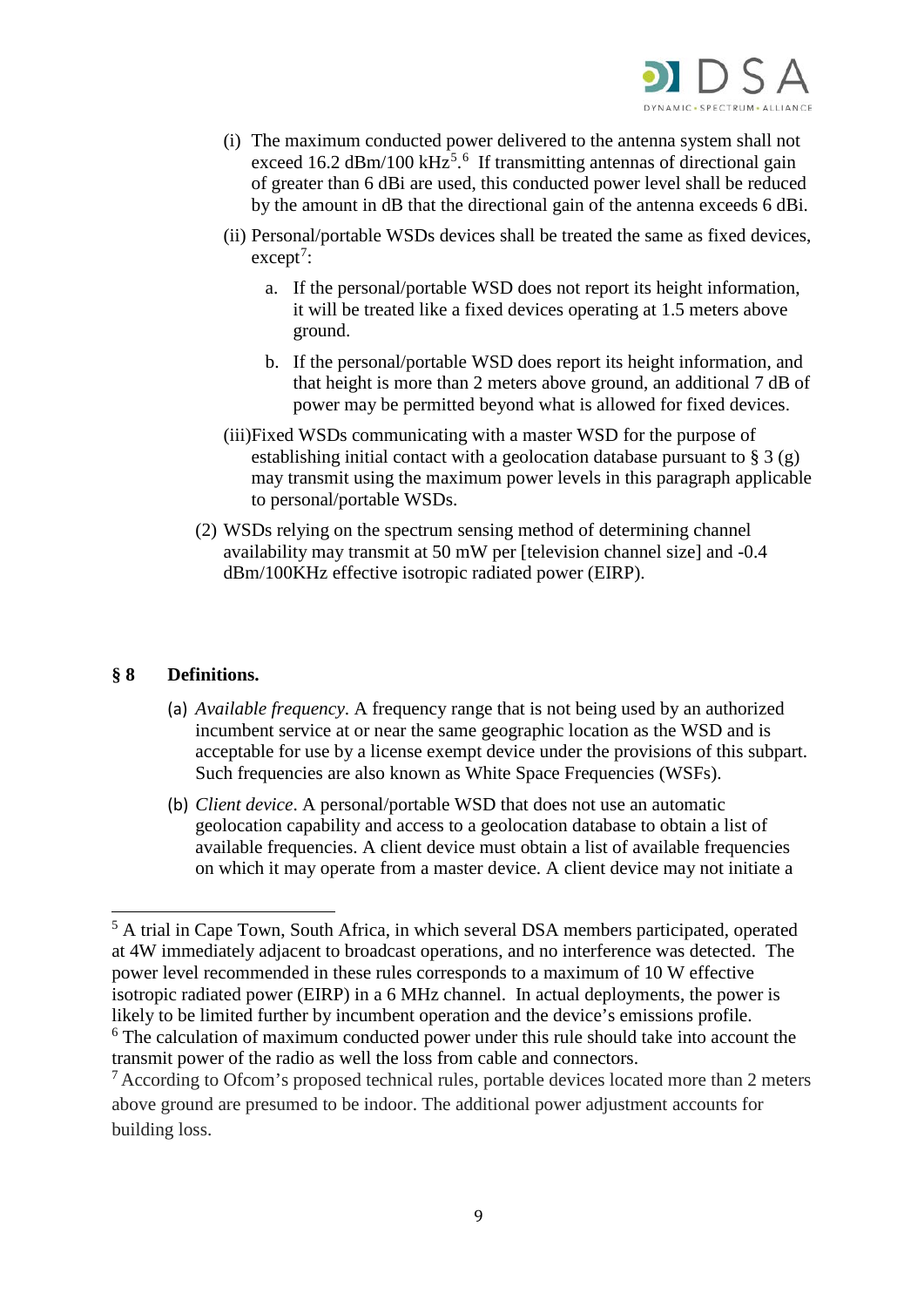

network of fixed and/or personal/portable WSDs nor may it provide a list of available frequencies to another client device for operation by such device.

- (c) *Contact verification signal*. An encoded signal broadcast by a master device for reception by client devices to which the master device has provided a list of available frequencies for operation. Such signal is for the purpose of establishing that the client device is still within the reception range of the master device for purposes of validating the list of available frequencies used by the client device and shall be encoded to ensure that the signal originates from the device that provided the list of available frequencies. A client device may respond only to a contact verification signal from the master device that provided the list of available frequencies on which it operates. A master device shall provide the information needed by a client device to decode the contact verification signal at the same time it provides the list of available frequencies.
- (d) *Fixed device*. A WSD that transmits and/or receives radiocommunication signals at a specified fixed location. A fixed WSD may select frequencies for operation itself from a list of available frequencies provided by a geolocation database and initiate and operate a network by sending enabling signals to one or more fixed WSD and/or personal/portable WSDs.
- (e) *Geolocation capability*. The capability of a WSD to determine its geographic coordinates in WGS84 format. This capability is used with a geolocation database approved by the [Regulator] to determine the availability of frequencies at a WSD's location.
- (f) *Master device*. A fixed or personal/portable WSD that uses a geolocation capability and access to a geolocation database, either through a direct connection to the Internet or through an indirect connection to the Internet by connecting to another master device, to obtain a list of available frequencies. A master device may select a frequency range from the list of available frequencies and initiate and operate as part of a network of WSDs, transmitting to and receiving from one or more WSD. A master device may also enable client devices to access available frequencies by (1) querying a database to obtain relevant information and then serving as a database proxy for the client devices with which it communicates; or (2) relaying information between a client device and a database to provide a list of available frequencies to the client device.
- (g) *Network initiation*. The process by which a master device sends control signals to one or more WSDs and allows them to begin communications.
- (h) *Operating frequency*. An available frequency used by a WSD for transmission and/or reception.
- (i) *Personal/portable device*. A WSD that transmits and/or receives radiocommunication signals at unspecified locations that may change.
- (j) *Sensing only device*. A WSD that uses spectrum sensing to determine a list of available frequencies.
- (k) *Spectrum sensing*. A process whereby a WSD monitors a frequency range to detect whether frequencies are occupied by a radio signal or signals from authorized services.